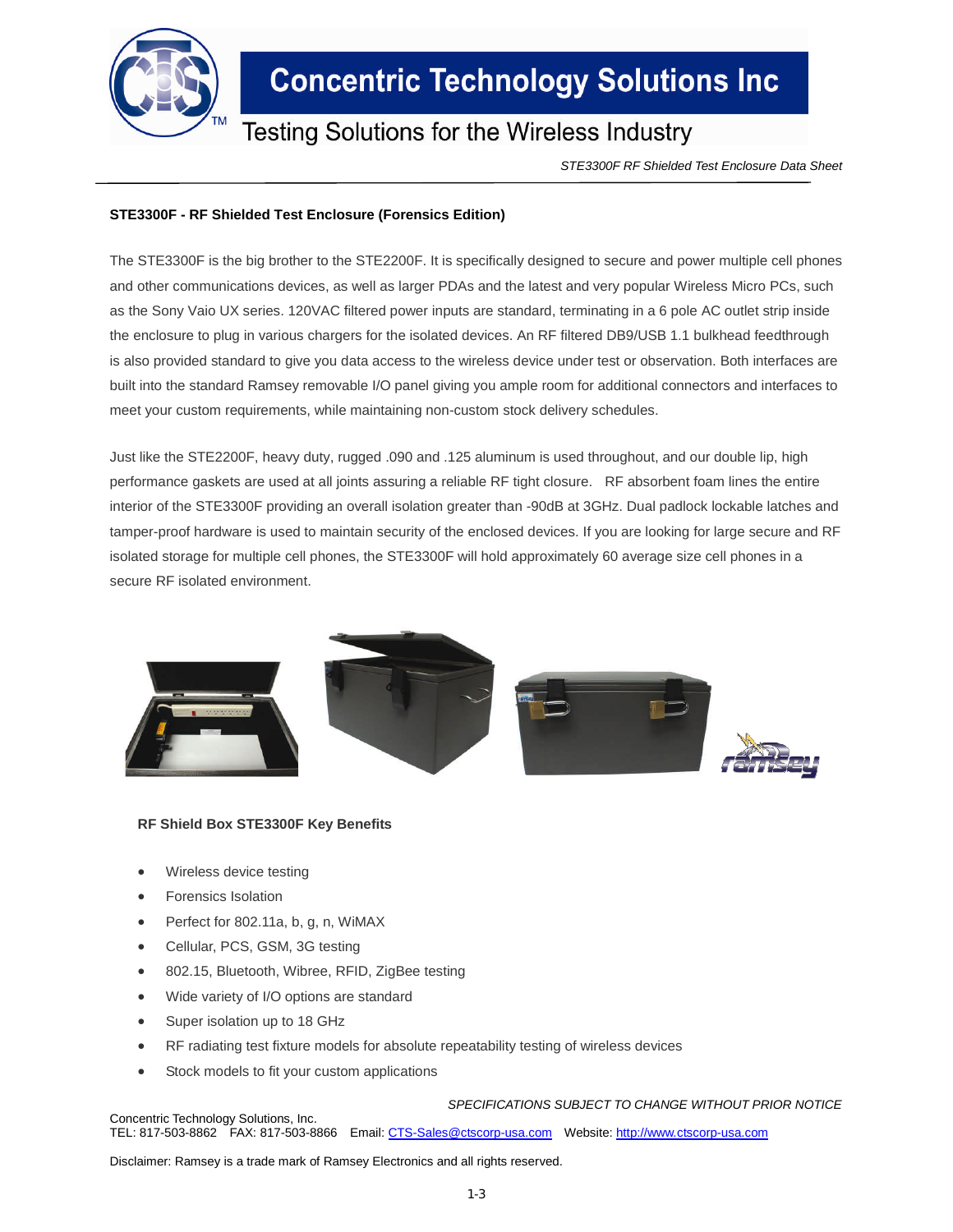

# **Concentric Technology Solutions Inc**

### Testing Solutions for the Wireless Industry

*STE3300F RF Shielded Test Enclosure Data Sheet*

#### **RF Shield Box STE3300F Specifications**

- RF absorbent foam liner
- Exclusive double lip RF tight gasket
- Universal I/O connecter interface plate
- Easy release latch system
- Steady-hold hinge system
- Designed to test complete systems
- Isolation:
	- o -90dB @ 2GHz
	- o -90dB @ 3GHz
	- o -80dB @ 6GHz
- Dimension:
	- o Outside: 9.75"H x 18"W x 12"D
	- o Inside: 8.25"H x 16.75"W x 10.75"D

*SPECIFICATIONS SUBJECT TO CHANGE WITHOUT PRIOR NOTICE* Concentric Technology Solutions, Inc.